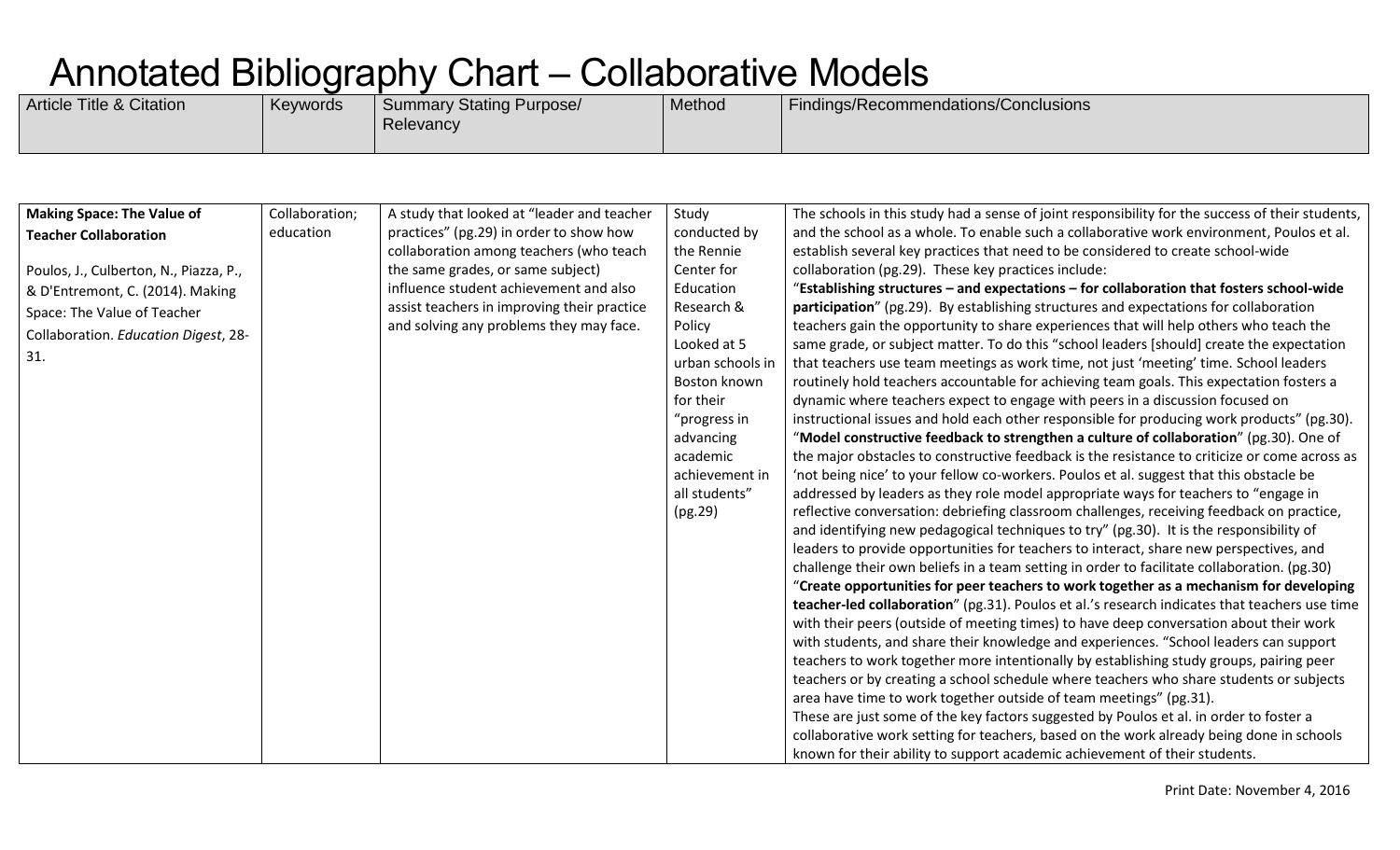| <b>Article Title &amp; Citation</b>                                                                                                                                                                                                                                                                                             | Keywords                                                                      | <b>Summary Stating Purpose/</b><br>Relevancy                                                                                                                                                                                                                                                                                                                                                                                                                                                                                                                                                                                                                                                                                                                                                                                                                 | Method                                                                                                                                                                                                                                                                                        | Findings/Recommendations/Conclusions                                                                                                                                                                                                                                                                                                                                                                                                                                                                                                                                                                                                                                                                                                                                                                                                                                                                                                                                                                                                                                                                                                                                                                                                                                                                                                                                                                                                                                                                                                                                                                                                                                                                                                                                                                                                                                                                                                                                                                               |
|---------------------------------------------------------------------------------------------------------------------------------------------------------------------------------------------------------------------------------------------------------------------------------------------------------------------------------|-------------------------------------------------------------------------------|--------------------------------------------------------------------------------------------------------------------------------------------------------------------------------------------------------------------------------------------------------------------------------------------------------------------------------------------------------------------------------------------------------------------------------------------------------------------------------------------------------------------------------------------------------------------------------------------------------------------------------------------------------------------------------------------------------------------------------------------------------------------------------------------------------------------------------------------------------------|-----------------------------------------------------------------------------------------------------------------------------------------------------------------------------------------------------------------------------------------------------------------------------------------------|--------------------------------------------------------------------------------------------------------------------------------------------------------------------------------------------------------------------------------------------------------------------------------------------------------------------------------------------------------------------------------------------------------------------------------------------------------------------------------------------------------------------------------------------------------------------------------------------------------------------------------------------------------------------------------------------------------------------------------------------------------------------------------------------------------------------------------------------------------------------------------------------------------------------------------------------------------------------------------------------------------------------------------------------------------------------------------------------------------------------------------------------------------------------------------------------------------------------------------------------------------------------------------------------------------------------------------------------------------------------------------------------------------------------------------------------------------------------------------------------------------------------------------------------------------------------------------------------------------------------------------------------------------------------------------------------------------------------------------------------------------------------------------------------------------------------------------------------------------------------------------------------------------------------------------------------------------------------------------------------------------------------|
|                                                                                                                                                                                                                                                                                                                                 |                                                                               |                                                                                                                                                                                                                                                                                                                                                                                                                                                                                                                                                                                                                                                                                                                                                                                                                                                              |                                                                                                                                                                                                                                                                                               |                                                                                                                                                                                                                                                                                                                                                                                                                                                                                                                                                                                                                                                                                                                                                                                                                                                                                                                                                                                                                                                                                                                                                                                                                                                                                                                                                                                                                                                                                                                                                                                                                                                                                                                                                                                                                                                                                                                                                                                                                    |
| A new model in teaching<br>undergraduates research: A<br>collaborative approach and<br>learning cooperatives<br>O'Neal, P., McClellan, L., &<br>Jarosinkski, J. (2016). A new model<br>in teaching undergraduate research:<br>A collaborative approach and<br>learning cooperatives. Nurse<br>Education in Practice, 18, 80-84. | <b>Nursing</b><br>practice;<br>evidence based;<br>collaboration;<br>education | A collaboration between a university<br>nursing program, and a hospital shows the<br>importance of fostering collaboration and<br>cooperative learning between students and<br>nurses.<br>Based on Knowles' Adult Learning Theory a<br>learning model was created that<br>emphasized evidence-based knowledge<br>and co-learning among students and<br>nurses. This approach is called the<br><b>Collaborative Approach and Learning</b><br>Cooperatives Model (CALC)<br>"An innovative approach in teaching an<br>undergraduate research course was<br>developed to involve hospital<br>administrators working with faculty to<br>design a research project for students with<br>an evidence-based focus and to present at<br>the hospital to educate nurses about the<br>state of the science related to evidence-<br>based guidelines, core measures, and | <b>CALC Model</b><br>implemented in<br>an<br>undergraduate<br>junior nursing<br>research course<br>at a southern<br>university.<br>This approach<br>involved the<br>collaboration<br>between the<br>course<br>professor, Chief<br>Nursing Officer,<br>and Director of<br>Clinical<br>Outcomes | O'Neal et al. begin by introducing "a new process of collaborating with agencies to<br>promote a cooperative learning model of knowledge of evidence based care [which] was<br>developed and identified as the Collaborative Approach and Learning Cooperatives (CALC)<br>Model" (pg.80). Using this model both students and nurses are afforded the opportunity<br>to learn from, and alongside each other. They continue by identifying the terms<br>collaboration and cooperative: "collaboration occurs from working together to achieve<br>something that could not be accomplished through individual work (Bronstein, 2003).<br>Cooperative learning happens when small groups actively participate in learning and share<br>what they have learned with others" (pg.80). In keeping with these definitions, the<br>students were put into groups and asked to choose a clinical question to address a problem<br>that interested them; "students conducted a comprehensive review of literature,<br>synthesized and summarized the information and results, identified application to practice<br>and develop recommendations for the future" (pg.81). The groups then created posters<br>that summarized the information found and the "posters were displayed in the College of<br>Nursing and were graded based on peer review, professor evaluation, and hospital<br>administrator evaluation. Seven posters were selected to be on temporary display at the<br>collaborating hospital" (pg.81-82). Most of the parties involved in this experience noted<br>that the CALC Model fostered new working relations, promoted co-learning and<br>collaboration among area partners, students, nurses and the community. "Undergraduate<br>nursing students not only met a course requirement, but they stated they had 'fun'<br>applying research principles to 'real issues'"(pg.82). While at the same time, nurses<br>benefited from being presented with evidence-based knowledge that supported their |
|                                                                                                                                                                                                                                                                                                                                 |                                                                               | national safety goals" (pg.81)                                                                                                                                                                                                                                                                                                                                                                                                                                                                                                                                                                                                                                                                                                                                                                                                                               |                                                                                                                                                                                                                                                                                               | practice, without them having to leave their work place for professional development<br>$(pg.82)$ .                                                                                                                                                                                                                                                                                                                                                                                                                                                                                                                                                                                                                                                                                                                                                                                                                                                                                                                                                                                                                                                                                                                                                                                                                                                                                                                                                                                                                                                                                                                                                                                                                                                                                                                                                                                                                                                                                                                |
| <b>Evaluating a Model of School-based</b>                                                                                                                                                                                                                                                                                       | Collaboration;                                                                | A look at university-community                                                                                                                                                                                                                                                                                                                                                                                                                                                                                                                                                                                                                                                                                                                                                                                                                               | Exploratory                                                                                                                                                                                                                                                                                   | There is a new focus on partnership and collaboration models among services and schools                                                                                                                                                                                                                                                                                                                                                                                                                                                                                                                                                                                                                                                                                                                                                                                                                                                                                                                                                                                                                                                                                                                                                                                                                                                                                                                                                                                                                                                                                                                                                                                                                                                                                                                                                                                                                                                                                                                            |
| <b>Heath and Social Service: An</b>                                                                                                                                                                                                                                                                                             | community                                                                     | collaboration, that examines the                                                                                                                                                                                                                                                                                                                                                                                                                                                                                                                                                                                                                                                                                                                                                                                                                             | qualitative                                                                                                                                                                                                                                                                                   | in order to help support graduation rates of all students in schools. These collaboration                                                                                                                                                                                                                                                                                                                                                                                                                                                                                                                                                                                                                                                                                                                                                                                                                                                                                                                                                                                                                                                                                                                                                                                                                                                                                                                                                                                                                                                                                                                                                                                                                                                                                                                                                                                                                                                                                                                          |
| interdisciplinary Community-                                                                                                                                                                                                                                                                                                    | engagement;                                                                   | experiences of an interdisciplinary group of                                                                                                                                                                                                                                                                                                                                                                                                                                                                                                                                                                                                                                                                                                                                                                                                                 | research study                                                                                                                                                                                                                                                                                | models vary but may look like "public school-community collaboration [which] include[s]                                                                                                                                                                                                                                                                                                                                                                                                                                                                                                                                                                                                                                                                                                                                                                                                                                                                                                                                                                                                                                                                                                                                                                                                                                                                                                                                                                                                                                                                                                                                                                                                                                                                                                                                                                                                                                                                                                                            |
| <b>University Collaboration</b>                                                                                                                                                                                                                                                                                                 | interdisciplinary;                                                            | elementary school staff and grad students                                                                                                                                                                                                                                                                                                                                                                                                                                                                                                                                                                                                                                                                                                                                                                                                                    | (September                                                                                                                                                                                                                                                                                    | school-linked services (service provided near or at the school), school-based health centers                                                                                                                                                                                                                                                                                                                                                                                                                                                                                                                                                                                                                                                                                                                                                                                                                                                                                                                                                                                                                                                                                                                                                                                                                                                                                                                                                                                                                                                                                                                                                                                                                                                                                                                                                                                                                                                                                                                       |
|                                                                                                                                                                                                                                                                                                                                 | school-linked                                                                 | from the fields of education, nursing, and                                                                                                                                                                                                                                                                                                                                                                                                                                                                                                                                                                                                                                                                                                                                                                                                                   | 2008 to June                                                                                                                                                                                                                                                                                  | (health services provided at the school), and full-service community schools (integration of                                                                                                                                                                                                                                                                                                                                                                                                                                                                                                                                                                                                                                                                                                                                                                                                                                                                                                                                                                                                                                                                                                                                                                                                                                                                                                                                                                                                                                                                                                                                                                                                                                                                                                                                                                                                                                                                                                                       |
| Bronstein, L., ANderson, E.,                                                                                                                                                                                                                                                                                                    | services;                                                                     | social work, in a school-based service                                                                                                                                                                                                                                                                                                                                                                                                                                                                                                                                                                                                                                                                                                                                                                                                                       | 2009)                                                                                                                                                                                                                                                                                         | health, social and youth development services with the school as a hub)" (pg.156). These                                                                                                                                                                                                                                                                                                                                                                                                                                                                                                                                                                                                                                                                                                                                                                                                                                                                                                                                                                                                                                                                                                                                                                                                                                                                                                                                                                                                                                                                                                                                                                                                                                                                                                                                                                                                                                                                                                                           |
| Terwilliger, S., & Sager, K. (2012).                                                                                                                                                                                                                                                                                            | university                                                                    | project, in order to support graduation of                                                                                                                                                                                                                                                                                                                                                                                                                                                                                                                                                                                                                                                                                                                                                                                                                   | 20 semi-                                                                                                                                                                                                                                                                                      | types of models are not new, but their implementation into a school settings has been slow                                                                                                                                                                                                                                                                                                                                                                                                                                                                                                                                                                                                                                                                                                                                                                                                                                                                                                                                                                                                                                                                                                                                                                                                                                                                                                                                                                                                                                                                                                                                                                                                                                                                                                                                                                                                                                                                                                                         |
| Evaluating a Model of School-based                                                                                                                                                                                                                                                                                              |                                                                               | all students (pg.155)                                                                                                                                                                                                                                                                                                                                                                                                                                                                                                                                                                                                                                                                                                                                                                                                                                        | structured                                                                                                                                                                                                                                                                                    | and face many challenges. "Profession-driven differences in expectations regarding                                                                                                                                                                                                                                                                                                                                                                                                                                                                                                                                                                                                                                                                                                                                                                                                                                                                                                                                                                                                                                                                                                                                                                                                                                                                                                                                                                                                                                                                                                                                                                                                                                                                                                                                                                                                                                                                                                                                 |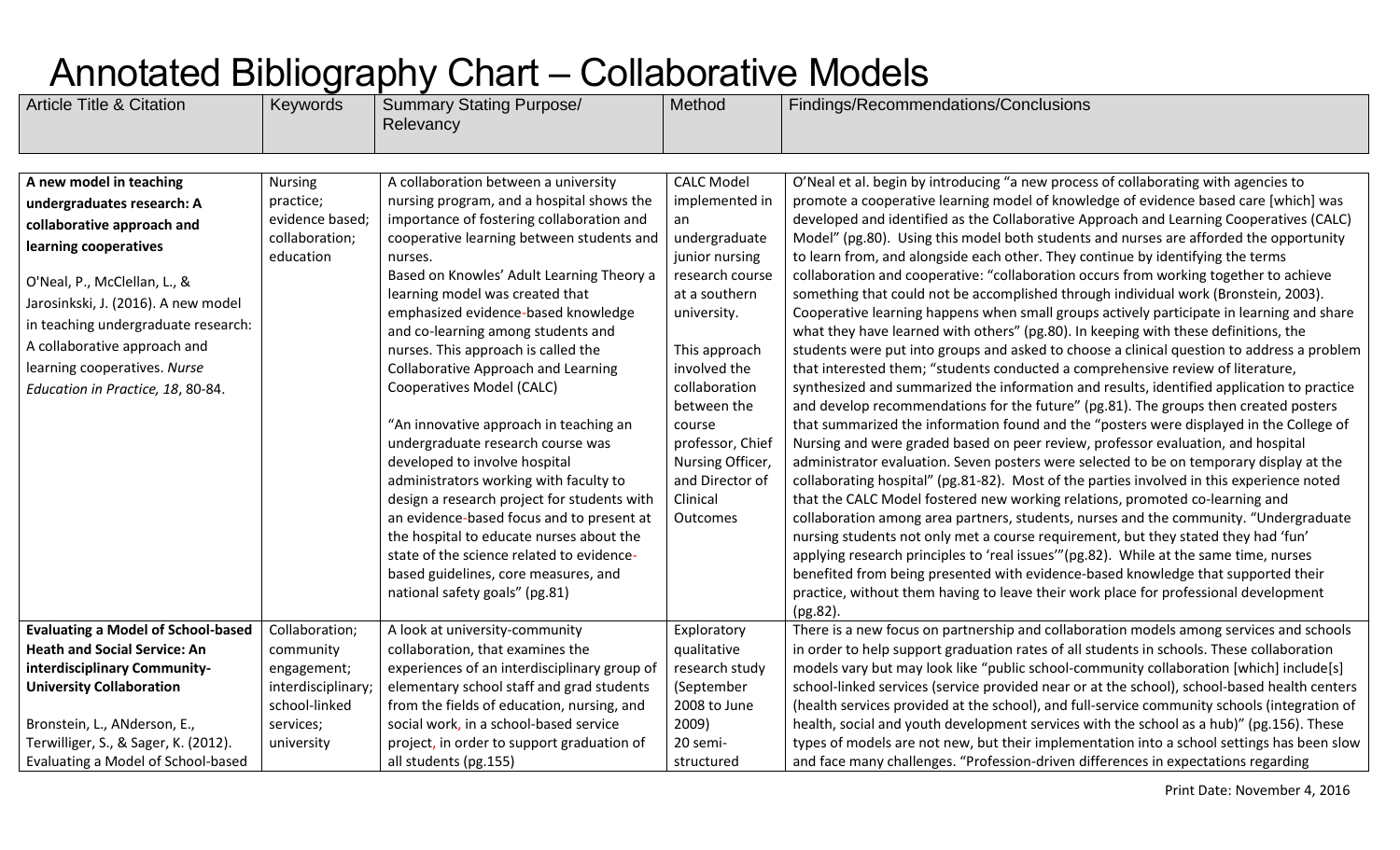| <b>Article Title &amp; Citation</b>                                                                                              | Keywords | <b>Summary Stating Purpose/</b><br>Relevancy | Method                                                                                                                                                                                                   | Findings/Recommendations/Conclusions                                                                                                                                                                                                                                                                                                                                                                                                                                                                                                                                                                                                                                                                                                                                                                                                                                                                                                                                                                                                                                                                                                                                                                                                                                                                                                                                                                                                                                                                                                                                                                                                                                                                                                                                                                                                                                                                                                                                                                                                                                                                                                                                                                                                                                                                                                                                                                                                                                                                                                                                                                                                                   |
|----------------------------------------------------------------------------------------------------------------------------------|----------|----------------------------------------------|----------------------------------------------------------------------------------------------------------------------------------------------------------------------------------------------------------|--------------------------------------------------------------------------------------------------------------------------------------------------------------------------------------------------------------------------------------------------------------------------------------------------------------------------------------------------------------------------------------------------------------------------------------------------------------------------------------------------------------------------------------------------------------------------------------------------------------------------------------------------------------------------------------------------------------------------------------------------------------------------------------------------------------------------------------------------------------------------------------------------------------------------------------------------------------------------------------------------------------------------------------------------------------------------------------------------------------------------------------------------------------------------------------------------------------------------------------------------------------------------------------------------------------------------------------------------------------------------------------------------------------------------------------------------------------------------------------------------------------------------------------------------------------------------------------------------------------------------------------------------------------------------------------------------------------------------------------------------------------------------------------------------------------------------------------------------------------------------------------------------------------------------------------------------------------------------------------------------------------------------------------------------------------------------------------------------------------------------------------------------------------------------------------------------------------------------------------------------------------------------------------------------------------------------------------------------------------------------------------------------------------------------------------------------------------------------------------------------------------------------------------------------------------------------------------------------------------------------------------------------------|
|                                                                                                                                  |          |                                              |                                                                                                                                                                                                          |                                                                                                                                                                                                                                                                                                                                                                                                                                                                                                                                                                                                                                                                                                                                                                                                                                                                                                                                                                                                                                                                                                                                                                                                                                                                                                                                                                                                                                                                                                                                                                                                                                                                                                                                                                                                                                                                                                                                                                                                                                                                                                                                                                                                                                                                                                                                                                                                                                                                                                                                                                                                                                                        |
| Health and Social Service: An<br>interdisciplinary Community-<br>University Collaboration. Children &<br>Schools, 34(3), 155-165 |          |                                              | interviews<br>looking at<br>supports and<br>barriers to the<br>development<br>and<br>implementation<br>of school-linked<br>health and<br>social services in<br>practice and<br>professional<br>education | confidentiality, turf issues, pre-existing responsibilities, and a lack of understanding of<br>school culture among community-based professionals are some of the barriers to<br>interdisciplinary collaboration in the schools" (pg.156).<br>The purpose of these types of collaborative community-school based models is to help<br>support students who come from low income backgrounds with inadequate access to<br>services. Students who come to school hungry, sick, unable to properly see or hear, or are<br>facing forms of abuse are at significantly more risk, yet it is becoming more difficult for<br>schools to support these children (pg.156). "In response to these concerns and in<br>collaboration with personnel from the local school district, [the researchers] secured<br>support from a local foundation to establish a pilot project in two elementary schools,<br>bringing together resources from the local public university's School of Education and<br>Nursing and Department of Social Work to develop, implement, and evaluate a model of<br>interdisciplinary school-linked services" (pg.157)<br>To begin the project children were identified as in need of support by school staff and<br>enrolled in the pilot project. At this point the university graduate students from the Nurses<br>program "conducted a comprehensive health screening to assess each student's overall<br>health and developmental status. Social work interns then conducted a mental health<br>assessment" (pg.157). Next a plan for services were determined for the child. "Based on<br>the results of these assessments, graduate students, working in interdisciplinary teams and<br>under the supervision of faculty, determined what, if any, health or mental health services<br>should be provided. Team members prioritized these services and provided them using a<br>school- and home-based service delivery method" (pg.157).<br>Bronstein et al. note the importance of weekly meetings involving all grad students, school<br>faculty, university faculty (from grad programs), and school social service and nursing staff<br>were fundamental in coordinating service, ensuring coordination and communication<br>among team members (pg.158).<br>To evaluate the pilot project the researchers used an evaluation design called process<br>evaluation which is meant to "aid researchers in overall program improvement by<br>identifying strengths and weaknesses through the use of qualitative methods" (pg.158).<br>Researchers used semi-structured interviews with 10 participants (2 interviews each over |
|                                                                                                                                  |          |                                              |                                                                                                                                                                                                          | the course of the study, equaling 20 interviews in total) the researchers intended to<br>"explore the experiences of six school staff members (two school nurses, one school                                                                                                                                                                                                                                                                                                                                                                                                                                                                                                                                                                                                                                                                                                                                                                                                                                                                                                                                                                                                                                                                                                                                                                                                                                                                                                                                                                                                                                                                                                                                                                                                                                                                                                                                                                                                                                                                                                                                                                                                                                                                                                                                                                                                                                                                                                                                                                                                                                                                           |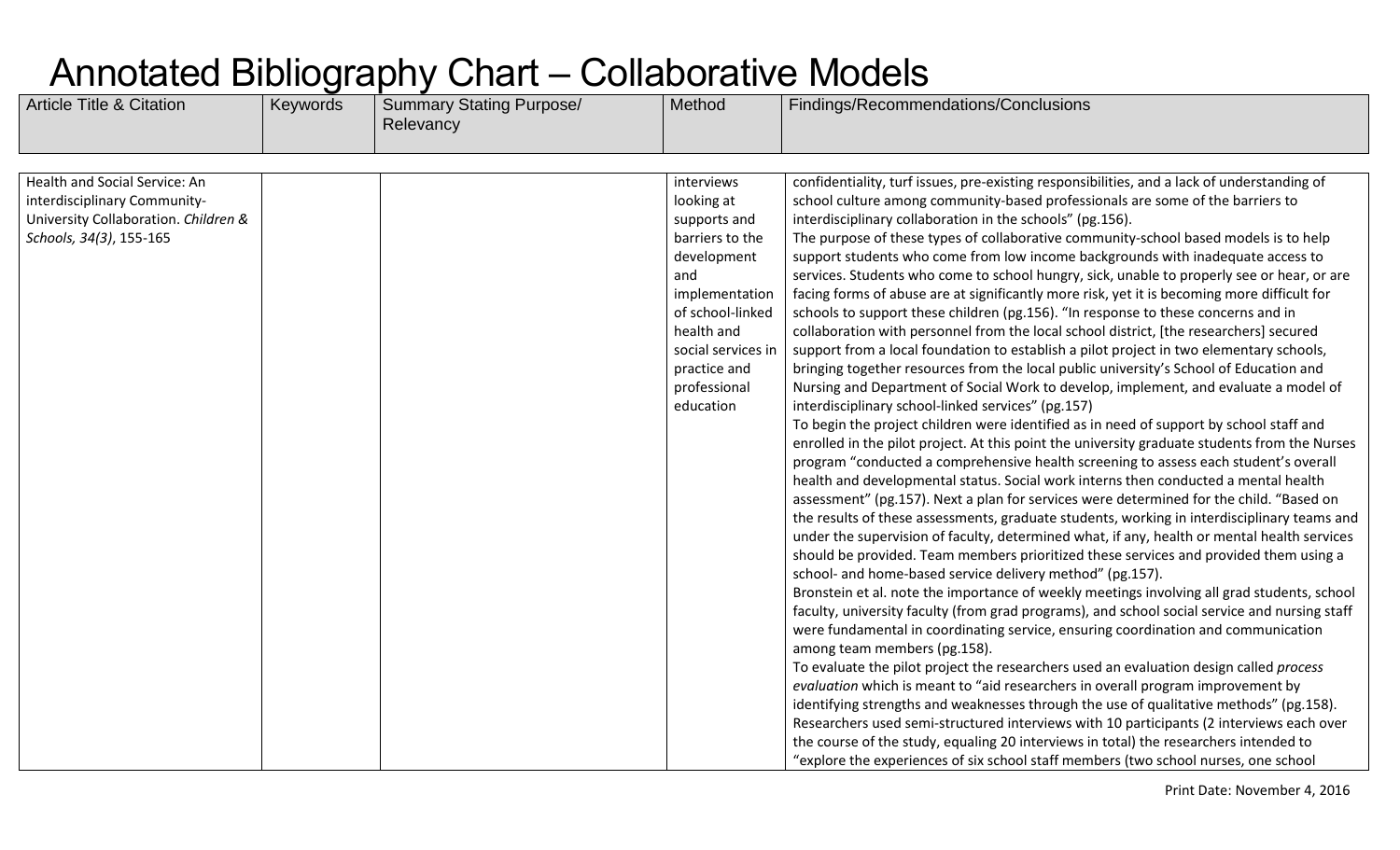| <b>Article Title &amp; Citation</b>                                                                                                                                                                                                                                    | Keywords                                  | <b>Summary Stating Purpose/</b><br>Relevancy                                                                                                                                                                             | Method                                                                                                                        | Findings/Recommendations/Conclusions                                                                                                                                                                                                                                                                                                                                                                                                                                                                                                                                                                                                                                                                                                                                                                                                                                                                                                                                                                                                                                                                                                                                                                                                                                                                                                                                                                                                                                                                                                                                                                       |
|------------------------------------------------------------------------------------------------------------------------------------------------------------------------------------------------------------------------------------------------------------------------|-------------------------------------------|--------------------------------------------------------------------------------------------------------------------------------------------------------------------------------------------------------------------------|-------------------------------------------------------------------------------------------------------------------------------|------------------------------------------------------------------------------------------------------------------------------------------------------------------------------------------------------------------------------------------------------------------------------------------------------------------------------------------------------------------------------------------------------------------------------------------------------------------------------------------------------------------------------------------------------------------------------------------------------------------------------------------------------------------------------------------------------------------------------------------------------------------------------------------------------------------------------------------------------------------------------------------------------------------------------------------------------------------------------------------------------------------------------------------------------------------------------------------------------------------------------------------------------------------------------------------------------------------------------------------------------------------------------------------------------------------------------------------------------------------------------------------------------------------------------------------------------------------------------------------------------------------------------------------------------------------------------------------------------------|
|                                                                                                                                                                                                                                                                        |                                           |                                                                                                                                                                                                                          |                                                                                                                               |                                                                                                                                                                                                                                                                                                                                                                                                                                                                                                                                                                                                                                                                                                                                                                                                                                                                                                                                                                                                                                                                                                                                                                                                                                                                                                                                                                                                                                                                                                                                                                                                            |
|                                                                                                                                                                                                                                                                        |                                           |                                                                                                                                                                                                                          |                                                                                                                               | guidance counselor, one school social workers, and two building principals) and four<br>graduate students (two nurse practitioner interns and two social work inters) involved in<br>the project" (pg.158). The interview questions looked at perceived barriers to and supports<br>for project goals, as well as their opinions about the collaborative process (pg.158).<br>Five different themes emerged from this study;<br>1. Collaboration is important and complex<br>2. Differences between schools' adoption of the project makes a difference<br>3. There is a need for increased nurse practitioner capacity<br>4. There is a need for more parent involvement in the process<br>5. Roles and purpose must be clarified and refined for participant understanding (pg.159-<br>$161$ ).<br>Bronstein et al. remind us that "even when professionals recognize the value of<br>interdisciplinary collaboration, the process is complex and challenging" (pg.161), and "the<br>organizational culture of the school plays a significant role in what services are provided,<br>how services are delivered, and whether or not partnership relationships are maximized.<br>The ways in which individuals engage in the collaborative process may initially be guided by<br>personal orientation or professional discipline, but these are then greatly impacted by<br>school context" (pg.162). Lastly they leave us with the thought that school reform needs<br>more than just a student focus, it needs collaboration in new, different and meaningful<br>ways across services to be successful. |
| <b>Three Collaborative Models for</b>                                                                                                                                                                                                                                  | Scale-up;                                 | Examining various methods of scaling-up                                                                                                                                                                                  | Literature                                                                                                                    | Chamberlain et al. begin by defining the two research-based intervention models being up-                                                                                                                                                                                                                                                                                                                                                                                                                                                                                                                                                                                                                                                                                                                                                                                                                                                                                                                                                                                                                                                                                                                                                                                                                                                                                                                                                                                                                                                                                                                  |
| <b>Scaling Up Evidence-Based</b><br><b>Practices</b>                                                                                                                                                                                                                   | cascading<br>dissemination;<br>community  | evidence-based practice through<br>collaborative models. This article takes a<br>look at three different models; Rolling                                                                                                 | review looking<br>at the history<br>and outcomes                                                                              | scaled through collaborative models. The first is the Multidimensional Treatment Foster<br>Care (MTFC) model which, "targets adolescents referred from juvenile justice of child<br>welfare that have sever behavioral problems and are being place in or considered for group                                                                                                                                                                                                                                                                                                                                                                                                                                                                                                                                                                                                                                                                                                                                                                                                                                                                                                                                                                                                                                                                                                                                                                                                                                                                                                                             |
| Chamberlain, P., Roberts, R., Jones,<br>H., Marsenich, L., Sosna, T., & Price,<br>J. (2012). Three Collaborative<br>Models for Scaling Up Evidence-<br>Based Practices. Administration and<br>Policy in Mental Health and Mental<br>Health Services Research, 39, 278- | development<br>team; KEEP;<br><b>MTFC</b> | Cohort Model, Cascading Dissemination,<br>and Community Development Teams to<br>help implement two types of research-<br>based intervention models;<br><b>Multidimensional Treatment Foster Care</b><br>(MTFC) and KEEP. | of the three<br>scale-up<br>models:<br><b>Rolling Cohort</b><br>Model - Piolet<br>project<br>implementing<br>this model in 18 | or residential care" (pg.279). Evidence of this type of model shows "better long-term<br>outcomes in multiple domains" (pg.297). KEEP on the other hand is a "support and skill<br>building program for regular state child welfare foster and kinship parents that focuses on<br>preventing placement disruptions and increased family reunification" (pg.279). Again,<br>compared to 'service as usual' KEEP [which stands for Keeping Foster and Kinship Carers<br>Supported] shows positive effects on child behavior, parenting skills, and overall placement<br>outcomes (pg.279).                                                                                                                                                                                                                                                                                                                                                                                                                                                                                                                                                                                                                                                                                                                                                                                                                                                                                                                                                                                                                   |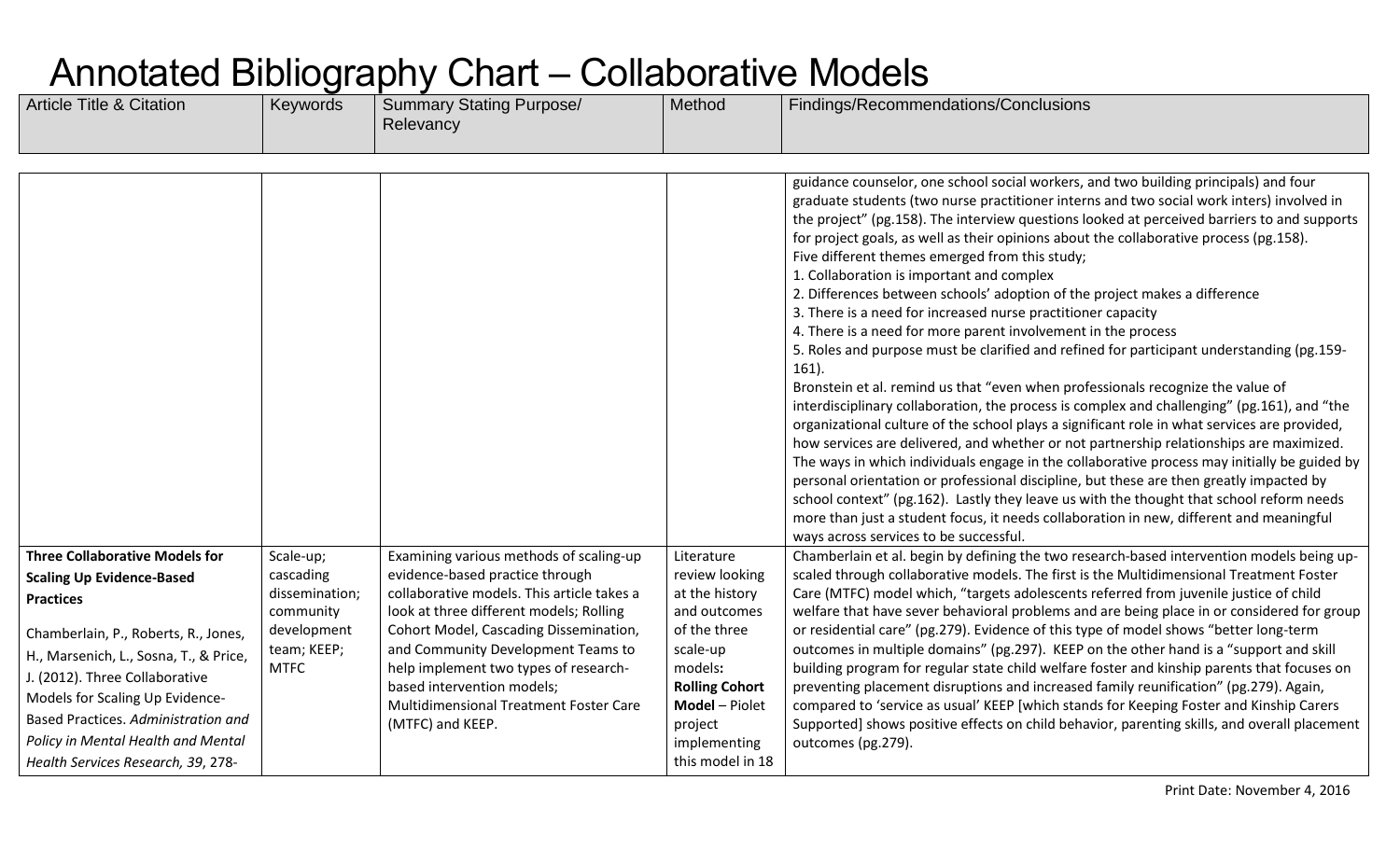| <b>Article Title &amp; Citation</b> | Keywords | <b>Summary Stating Purpose/</b><br>Relevancy | Method             | Findings/Recommendations/Conclusions                                                          |
|-------------------------------------|----------|----------------------------------------------|--------------------|-----------------------------------------------------------------------------------------------|
|                                     |          |                                              |                    |                                                                                               |
| 290. doi:10.1007/s10488-011-0349-   |          |                                              | sites over a 4     | Chamberlain et al. then goes into the first scale-up collaborative model the Rolling Cohort   |
| 9                                   |          |                                              | year cycle         | model, which was originally formed in America and, for the purpose of this article, was       |
|                                     |          |                                              | $(2004 - 2007)$    | being applied in England. "The goal of the Rolling Cohort was to establish a MTFC training    |
|                                     |          |                                              | Cascading          | sequence for local authorities (equivalent to U.S. counties). First, a small number of sites  |
|                                     |          |                                              | Dissemination-     | established MTFC teams to implement the intervention. Next, those sites used the              |
|                                     |          |                                              | Randomized         | experiences and "lessons learned" from implementing in their local authorities to assist in   |
|                                     |          |                                              | sample of 350      | the implementation of MTFC in subsequent sites during successive yearly cohorts"              |
|                                     |          |                                              | foster/kinship     | (pg.279). The number one purpose of this type of collaborative model is to use the            |
|                                     |          |                                              | parents in KEEP    | experiences gained by one group to help future groups gain capacity without having to         |
|                                     |          |                                              | group vs. 350 in   | start from scratch. The groups that come before will have learned from their mistakes,        |
|                                     |          |                                              | 'service as        | found new and innovative solutions, and can pass this knowledge down to following groups      |
|                                     |          |                                              | usual' group,      | through communication and collaboration. In 2003 a National Implementation Team, was          |
|                                     |          |                                              | which involve      | set up for the purpose of helping to "build program capacity and sustainability, to act as a  |
|                                     |          |                                              | weekly group       | bridge between researchers and practitioners during the implementation process, and           |
|                                     |          |                                              | meetings and       | provide support and training to the sites in England" (pg.281). The Implementation Team       |
|                                     |          |                                              | weekly phone       | facilitated "increased exchanges of information and networking across the county"             |
|                                     |          |                                              | interviews for     | (pg282), and helped to "organize training for staff and foster parents, provide weekly        |
|                                     |          |                                              | 16 weeks           | consultants and supervision, attended steering groups with senior managers, organized         |
|                                     |          |                                              | Community          | update events, and received regular audit data and feedback from each site on their           |
|                                     |          |                                              | <b>Development</b> | development, implementation progress and concerns" (pg.282). Fundamentally the                |
|                                     |          |                                              | Teams $-53$        | purpose of this team was to guide and facilitate the collaboration needed to spread among     |
|                                     |          |                                              | randomized         | authorities and counties.                                                                     |
|                                     |          |                                              | counties using a   | Chamberlain et al. note the challenges that arise from this type of model, which include      |
|                                     |          |                                              | Stage of           | aspects of managing funding, setting up complex multi-agency teams, scheduling for non-       |
|                                     |          |                                              | Implementation     | traditional hours, recruiting suitable staff and foster parents, and fitting an American MTFC |
|                                     |          |                                              | Completion         | model into England (pg.282). Although there has been challenges, the process did have it      |
|                                     |          |                                              | scale to           | benefits, in that it "has changed the way training and support systems for mainstream         |
|                                     |          |                                              | measure            | foster parents is arranged, it has challenged how residential units are organized, and it has |
|                                     |          |                                              | progress of        | enabled budget holders to ask what theoretical models, treatment interventions, and           |
|                                     |          |                                              | implementing       | outcomes might be expected from service providers" (pg.282).                                  |
|                                     |          |                                              | <b>CDT</b>         | Next, Chamberlain et al. discuss the Cascading Dissemination model, which has been used       |
|                                     |          |                                              |                    | in San Diego county to implement KEEP (pg.279). This collaborative model included the         |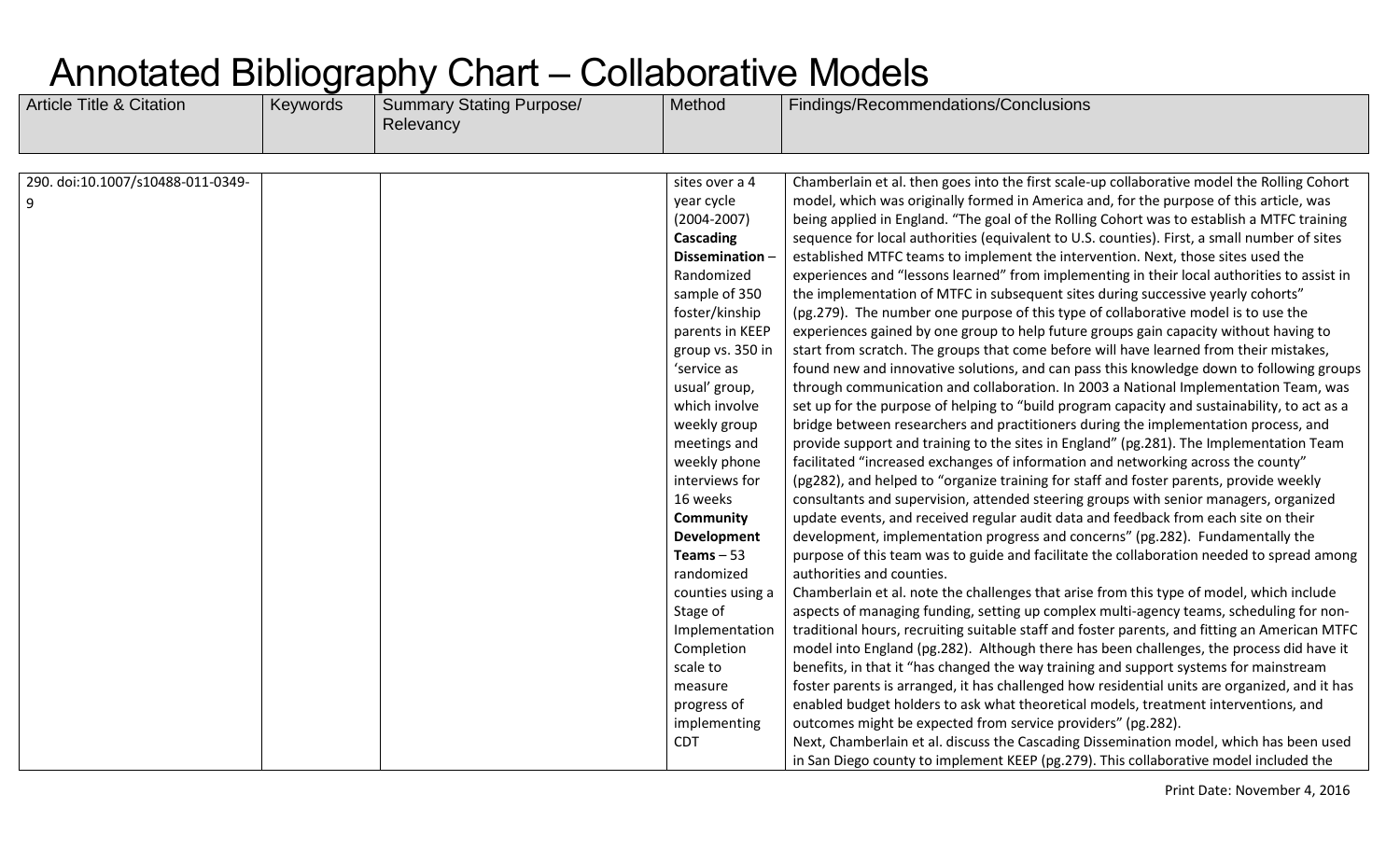| <b>Article Title &amp; Citation</b>                                                                                                                                                                            | Keywords                                                                          | <b>Summary Stating Purpose/</b><br>Relevancy                                                          | Method                                                                                                                                 | Findings/Recommendations/Conclusions                                                                                                                                                                                                                                                                                                                                                                                                                                                                                                                                                                                                                                                                                                                                                                                                                                                                                                                                                                                                                                                                                                                                                                                                                                                                                                                                                                                                                                                                                                                                                                                                                                                                                                                                                                                                                                                                                                                                                                                                                                                        |
|----------------------------------------------------------------------------------------------------------------------------------------------------------------------------------------------------------------|-----------------------------------------------------------------------------------|-------------------------------------------------------------------------------------------------------|----------------------------------------------------------------------------------------------------------------------------------------|---------------------------------------------------------------------------------------------------------------------------------------------------------------------------------------------------------------------------------------------------------------------------------------------------------------------------------------------------------------------------------------------------------------------------------------------------------------------------------------------------------------------------------------------------------------------------------------------------------------------------------------------------------------------------------------------------------------------------------------------------------------------------------------------------------------------------------------------------------------------------------------------------------------------------------------------------------------------------------------------------------------------------------------------------------------------------------------------------------------------------------------------------------------------------------------------------------------------------------------------------------------------------------------------------------------------------------------------------------------------------------------------------------------------------------------------------------------------------------------------------------------------------------------------------------------------------------------------------------------------------------------------------------------------------------------------------------------------------------------------------------------------------------------------------------------------------------------------------------------------------------------------------------------------------------------------------------------------------------------------------------------------------------------------------------------------------------------------|
|                                                                                                                                                                                                                |                                                                                   |                                                                                                       |                                                                                                                                        |                                                                                                                                                                                                                                                                                                                                                                                                                                                                                                                                                                                                                                                                                                                                                                                                                                                                                                                                                                                                                                                                                                                                                                                                                                                                                                                                                                                                                                                                                                                                                                                                                                                                                                                                                                                                                                                                                                                                                                                                                                                                                             |
|                                                                                                                                                                                                                |                                                                                   |                                                                                                       |                                                                                                                                        | Oregon Social Learning Center and the Child and Adolescent Services Research Center<br>(CASRC) in partnership with the system leaders and practitioners from San Diego Child<br>Welfare Health and Human Services Agency (HHSA) (pg.283). "To design the CD study, the<br>researchers and HHSA system leaders conducted a series of meetings with child welfare<br>supervisors and caseworkers and with key community stakeholders. Top-down and<br>bottom-up approaches were used to define the need, identify the target population, and<br>refine and adjust the intervention to be relevant" (pg.283). Challenges were noted by the<br>researchers as being in regards to turnover of trained providers, and the buy-in of<br>supervisors to use research-based best practices to inform their work. Regardless of these<br>challenges "results from the study showed that, compared to controls, children whose<br>foster parents participated in KEEP had fewer behavior problems and higher levels of<br>placement permanency 5 months later" (pg.284-285).<br>The last model being examined in this article is the Community Development Team model.<br>CDT's are used to "promote planning and to increase organizational capacity through<br>facilitated peer-to-peer exchanges. The overreaching goal of the CDT model is to assist<br>cohorts of counties to successfully implement an evidence-based practice in tandem"<br>(pg.279). The ultimate goal of these teams is to build positive relationships across services<br>and counties to ensure collaboration, knowledge sharing and to support and address<br>barriers to implementation. To do this the CDT's focus on peer-to-peer exchanges, which<br>"matches local constituents (e.g., a county director interested in MTFC) with a similar social<br>network (other county directors, or an agency administrator with administrators in other<br>counties). In addition, the peer-to-peer exchange targets increasing intra-county team<br>building and support for collaboration between county systems" (pg.286). |
| <b>Community Collaboration to</b><br>Improve Schools: Introducing a<br><b>New Model from Ohio</b><br>Anderson-Butcher, D., Lawson, H.<br>A., Bean, J., Flaspohler, P., Boone,<br>B., & Kwiatkowski, A. (2008). | Collaboration;<br>partnerships;<br>school<br>improvement;<br>youth<br>development | An examination of the Ohio Community<br><b>Collaboration Model for School</b><br>Improvement (OCCMSI) | Analysis of the<br>OCCMSI model,<br>process and<br>content<br>components<br>that has been<br>piloted in 12<br>schools and<br>districts | The traditional school improvement model has led to schools becoming silos, with each<br>school having their own site-based improvement teams, focusing on a limited amount of<br>improvements at any given time in order to meet mandate requirements. Current policies<br>such as the No Child Left Behind Act (NCLB) guides priorities that "can be traced to top-<br>down mandates emanating from the school district's central office and, in turn, from state<br>departments of education and the U.S. Department of Education" (pg.161). These types of<br>policies have led to things like standardized achievement testing focusing on literacy and<br>math skills to show improvement in student achievement. Anderson-Butcher et al. refer to<br>this system of school improvement as "walled-in improvement planning [which] reflects                                                                                                                                                                                                                                                                                                                                                                                                                                                                                                                                                                                                                                                                                                                                                                                                                                                                                                                                                                                                                                                                                                                                                                                                                                           |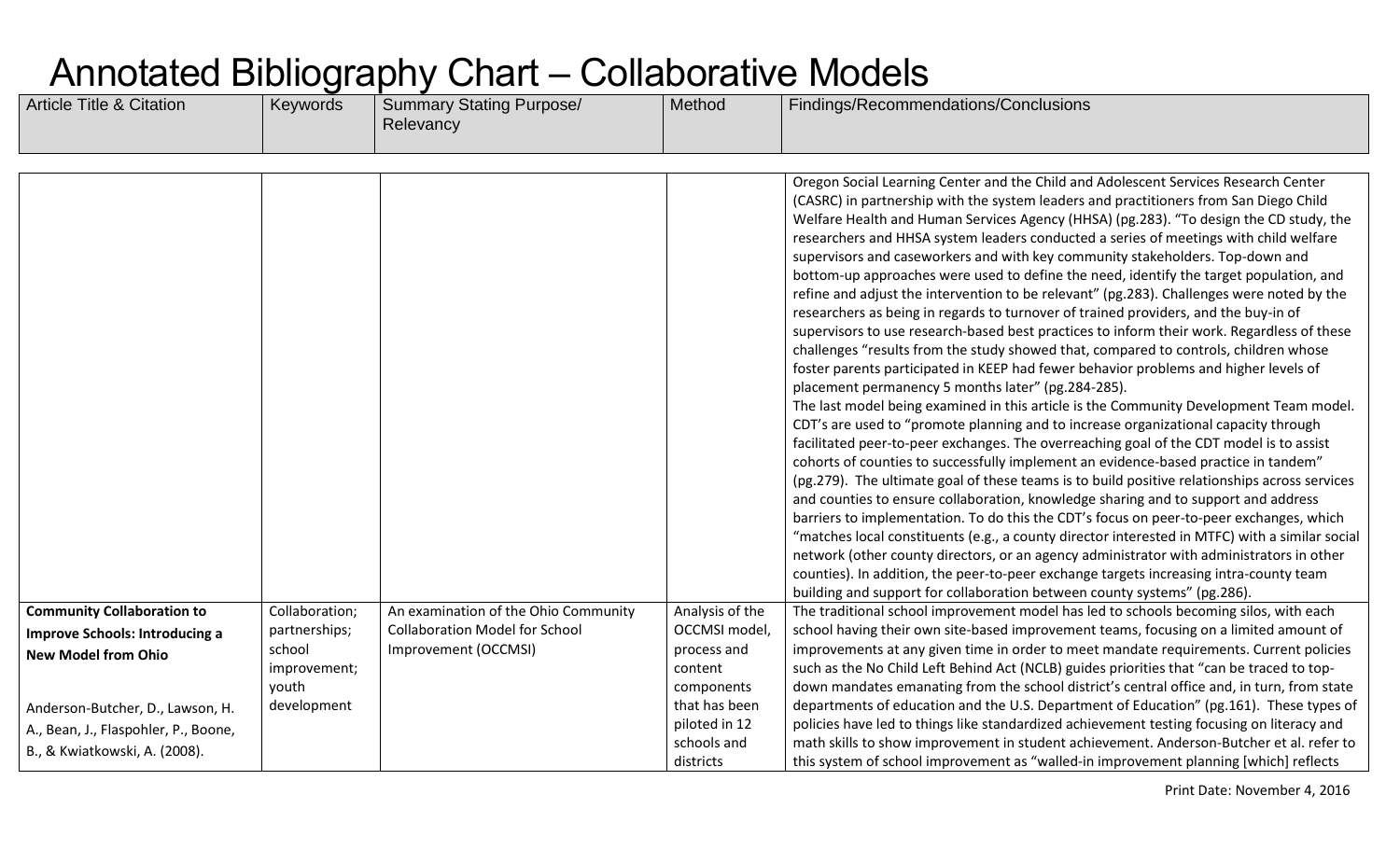| <b>Article Title &amp; Citation</b> | Keywords | <b>Summary Stating Purpose/</b><br>Relevancy | Method                                | Findings/Recommendations/Conclusions                                                                                                                                                                                                                                                                                                                                                                                                                                                                                                                                                                                                                                                                                                                                                                                                                                                                                                                                                                                                                                                                                                                                                                                                                                                                                                                   |
|-------------------------------------|----------|----------------------------------------------|---------------------------------------|--------------------------------------------------------------------------------------------------------------------------------------------------------------------------------------------------------------------------------------------------------------------------------------------------------------------------------------------------------------------------------------------------------------------------------------------------------------------------------------------------------------------------------------------------------------------------------------------------------------------------------------------------------------------------------------------------------------------------------------------------------------------------------------------------------------------------------------------------------------------------------------------------------------------------------------------------------------------------------------------------------------------------------------------------------------------------------------------------------------------------------------------------------------------------------------------------------------------------------------------------------------------------------------------------------------------------------------------------------|
|                                     |          |                                              |                                       |                                                                                                                                                                                                                                                                                                                                                                                                                                                                                                                                                                                                                                                                                                                                                                                                                                                                                                                                                                                                                                                                                                                                                                                                                                                                                                                                                        |
| Community Collaboration to          |          |                                              | representing                          | traditional thinking about schools as stand-alone institutions focused exclusively on young                                                                                                                                                                                                                                                                                                                                                                                                                                                                                                                                                                                                                                                                                                                                                                                                                                                                                                                                                                                                                                                                                                                                                                                                                                                            |
| Improve Schools: Introducing a New  |          |                                              | diverse                               | people's learning and academic achievement, and it also reinforces the idea that educators                                                                                                                                                                                                                                                                                                                                                                                                                                                                                                                                                                                                                                                                                                                                                                                                                                                                                                                                                                                                                                                                                                                                                                                                                                                             |
| Model from Ohio. Children &         |          |                                              | geographical                          | are the school improvement experts" (pg.162). This type of walled-in approach keeps                                                                                                                                                                                                                                                                                                                                                                                                                                                                                                                                                                                                                                                                                                                                                                                                                                                                                                                                                                                                                                                                                                                                                                                                                                                                    |
| Schools, 30(3), 161-172.            |          |                                              | regions and<br>student<br>populations | external resources, opportunities, and assets on the outside, limiting school staff's ability to<br>influence student's out-of-school time. The walled-in approaches also limits the school and<br>community's influence on other nonacademic factors that are known to impede academic<br>success. Another downfall to the walled-in approach is the 'change-as-improvement'<br>outlook that follows a "linear, one-at-a-time planning and implementation" approach<br>which forces improvement teams to choose a few needs when faced with many (pg.162).<br>Most problems facing schools and student achievement are intertwined and linked<br>together, so by addressing one issue and not the other makes the challenge of<br>improvement that much more difficult. "School improvement is constrained and even<br>impeded because the site-based team lacks the capacity to undertake complex changes<br>mounted simultaneously across several fronts" (pg.162). The Ohio Community<br>Collaboration Model for School Improvement (OCCMSI) is an extension to the regular<br>walled-in school improvement strategies. The OCCMSI looks to empower the community<br>through strategies that foster collaboration by co-locating health, social services, parents,<br>families, and youth development programs into the school community (pg.162). |
|                                     |          |                                              |                                       | The OCCMSI "does not require massive relocations of programs and services at a school.<br>Instead, it places a premium on place-based configurations involving the interweaving of<br>school owned and operated and community owned and operated resources" fostering<br>collaboration with the school and community at large (pg.162). This allows educators to<br>address issues that affect learning and student achievement outside of school-hours and<br>emphasizes the importance of "community resources for learning, healthy development<br>and success in school" (pg.163).<br>School achievement has been linked to developmental risk factors such as; antisocial<br>behaviors, emotional problems, lack of basic needs, and unstable home life (pg.163). These<br>risk factors occur outside of school, and the schools are not equipped to address these<br>types of non-school related barriers. With community collaboration of supports and                                                                                                                                                                                                                                                                                                                                                                                          |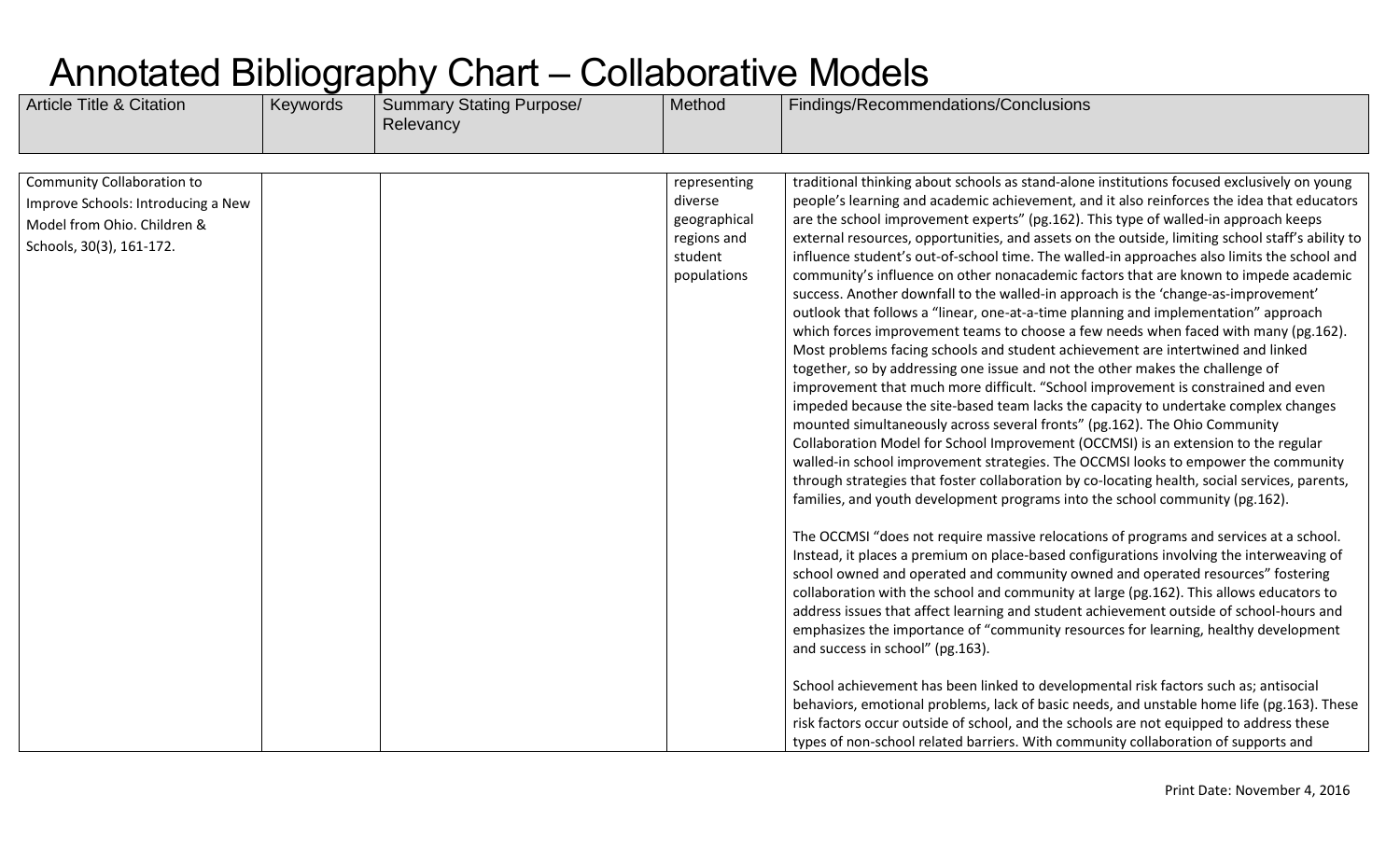| <b>Article Title &amp; Citation</b> | Keywords | <b>Summary Stating Purpose/</b><br>Relevancy | Method | Findings/Recommendations/Conclusions                                                                                                                                                                                                                                                                                                                                                                                                                                                                                                                                                                                                                                                                                                                                                                                                                                                                                                                                                                                                                                                                                                                           |
|-------------------------------------|----------|----------------------------------------------|--------|----------------------------------------------------------------------------------------------------------------------------------------------------------------------------------------------------------------------------------------------------------------------------------------------------------------------------------------------------------------------------------------------------------------------------------------------------------------------------------------------------------------------------------------------------------------------------------------------------------------------------------------------------------------------------------------------------------------------------------------------------------------------------------------------------------------------------------------------------------------------------------------------------------------------------------------------------------------------------------------------------------------------------------------------------------------------------------------------------------------------------------------------------------------|
|                                     |          |                                              |        |                                                                                                                                                                                                                                                                                                                                                                                                                                                                                                                                                                                                                                                                                                                                                                                                                                                                                                                                                                                                                                                                                                                                                                |
|                                     |          |                                              |        | services within the school, these factors can be addressed in order to help support school<br>achievement as well as the overall well-being of the students affected (pg.163).                                                                                                                                                                                                                                                                                                                                                                                                                                                                                                                                                                                                                                                                                                                                                                                                                                                                                                                                                                                 |
|                                     |          |                                              |        | The creation of OCCMSI was an attempt to address two key pathways for school and<br>academic improvements. "First students would receive high-quality instruction aligned<br>with academic content standards. Second, students would enjoy optimal conditions for<br>learning, a pathway expressed colloquially as 'getting the conditions right for learning'"<br>(pg.164). The desire to meet these two key pathways "set[s] the stage for an expanded<br>school improvement model, especially one that would provide a coherent, comprehensive,<br>and research-supported structure that would unite both improvement pathways" (pg.164).                                                                                                                                                                                                                                                                                                                                                                                                                                                                                                                   |
|                                     |          |                                              |        | Planning is crucial for this model, requiring research, data collection, and a thorough<br>understanding of the situation at hand. The "planning 'process' is a priority and includes<br>partnership building, needs and resources assessment, collaborative infrastructures,<br>initiative and program evaluation, and continuous improvement planning" (pg.164).<br>Research influenced decision making is very important for school improvement models. In<br>walled-in models, improvement is focused on "academic learning goals and instructional<br>strategies for achieving them" (pg.166), whereas the OCCMSI strategy "encourages<br>exploration of both academic and nonacademic barriers and needs that impede student<br>achievement" (pg.166). This model realizes the effects of nonacademic barriers and needs<br>on school achievement, encourages input, supports and collaborates from outside the<br>school. Family involvement is also encouraged in OCCMSI to meet multiple school<br>improvement goals, as reaching out to families and the community only provides more<br>resources and supports in pursuing this objective (pg.166). |
|                                     |          |                                              |        | Anderson-Butcher et al. suggest building school improvement teams by "recruiting<br>stakeholders from multiple backgrounds who have a role to play in supporting student<br>achievement and healthy development" (pg.166). Collection of data about current<br>practices, strategies and resources avaliable is the next step in the process followed by the<br>identification of needs that are currently not being met due to unavailable resources.<br>Developing new partnerships to address these gaps will be crucial. "Collaboration and<br>collaborative leadership structures are fundamental necessities in allowing this process to                                                                                                                                                                                                                                                                                                                                                                                                                                                                                                                 |